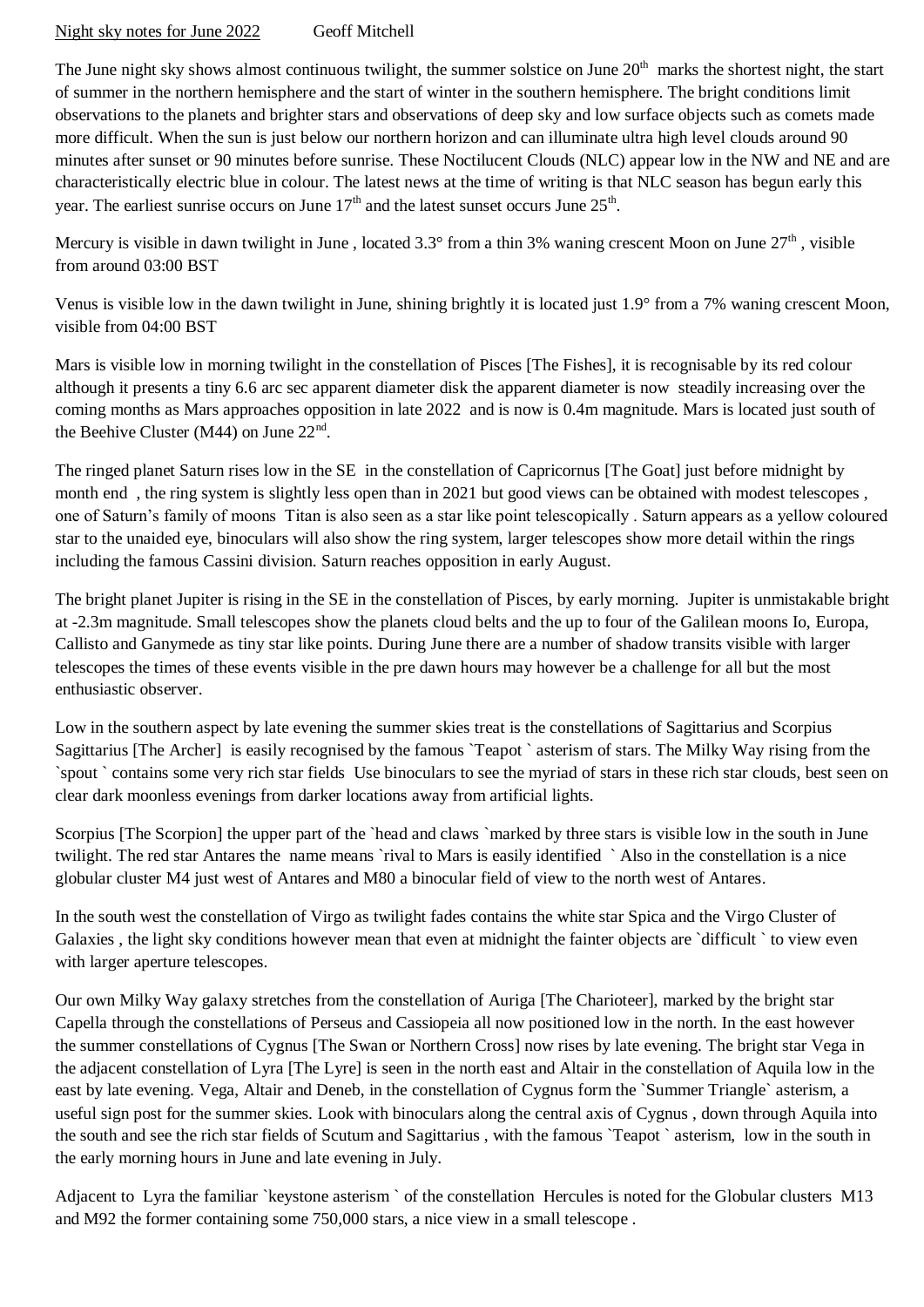The familiar asterism of the plough in the constellation of Ursa Major, The Great Bear is seen high overhead with its handle or tail pointing upwards mid evening. Use the right hand pair of stars Dubhe and Merak (The pointers) to find the faint pole star Polaris and the position of North.

High in the south west the bright orange star Arcturus in the constellation of Bootes [The Herdsman] is the brightest star in the northern hemisphere of the sky. Between Arcturus and the Keystone asterism in Hercules lies the `U` shaped constellation of Corona Borealis [Northern Crown].

The moon is a welcome object to view in twilight conditions and small telescopes show a wealth of detail especially around First Quarter phase when the low angle of the Sun casts long shadows across the lunar surface for craters and features located along the terminator. The constantly changing illumination evening to evening changes the shadow detail. One specialist type of observing is Clair –obscur effect, a number of named features / effects visible at specified times. On the evening of June  $6<sup>th</sup>$ , lunar observers look for the Lunar `X` and `V` on the terminator.

The enthusiastic lunar observer may observe a lunar occultation of the star Theta Virginis which occurs with the star disappearing on the dark limb around 01:50 BST, reappearing from behind the bright limb around 02::28 BST

## Planets in June 2022

Mercury visible low in dawn twilight, greatest elongation Jun 16<sup>th</sup>

Venus shines brightly (-3.9m) low in dawn twilight

Mars is visible in the early morning skies. Mars reaches opposition in our winter skies in late 2022

Jupiter shines brightly in early morning skies, telescopes show cloud belt detail and Galilean moons. Jupiter reaches opposition in September but remains low in UK skies.

Saturn rises before midnight in Capricornus low in south east aspect. Although it is low in our June skies it has the ring system open at 12° degrees in June , opposition is in August – a classic view of this `gem ` of the solar system.

Uranus in Aries is poorly placed in pre dawn skies,– best views in autumn skies.

Neptune in Aquarius and is visible in dawn skies – best seen in autumn skies

## **Moons phases in June 2021**

| New Moon             | June 29th | Moonless, best time for deep sky and Milky Way observing.                                                                                                                           |
|----------------------|-----------|-------------------------------------------------------------------------------------------------------------------------------------------------------------------------------------|
| <b>First Quarter</b> | June7th   | Best days to see shadow details in lunar craters (early evening) **                                                                                                                 |
| Full Moon            | June 14th | Best days to see bright ray craters like Copernicus / Tycho. (Perigee or Super Moon)                                                                                                |
| Last Quarter         | June 21st | Moon visible in daytime skies. Do not look directly at the Sun.                                                                                                                     |
| Meteor shower s      |           | June Bootids peak June 28 <sup>th</sup> range June 22 <sup>nd</sup> to July 2 <sup>nd</sup> , quite favourable low rates<br>June Lyrids, peak June $16th$ – unfavourable, low rates |

## The highlights of the month.

Clair Obscur Lunar `X` and `V` June 6<sup>th</sup> (evening)

Blood red star Antares in the constellation of Scorpius low in the south in the late evening sky

Noctilucent cloud –watch the NW skies 90 to 120 minutes after sunset.

Rich star fields of Scutum and Sagittarius in the south and of Cygnus low in the north east late evening (moonless).

Summer solstice June 20<sup>th</sup> 04:32 BST, earliest sunrise June 17<sup>th</sup> 04:41 BST, latest sunset of the year June 24<sup>th</sup> 21:25 BST

Full Moon rising June 14<sup>th</sup> -Moon illusion at moon rise at 22:06 BST, close to perigee making this a `Supermoon`.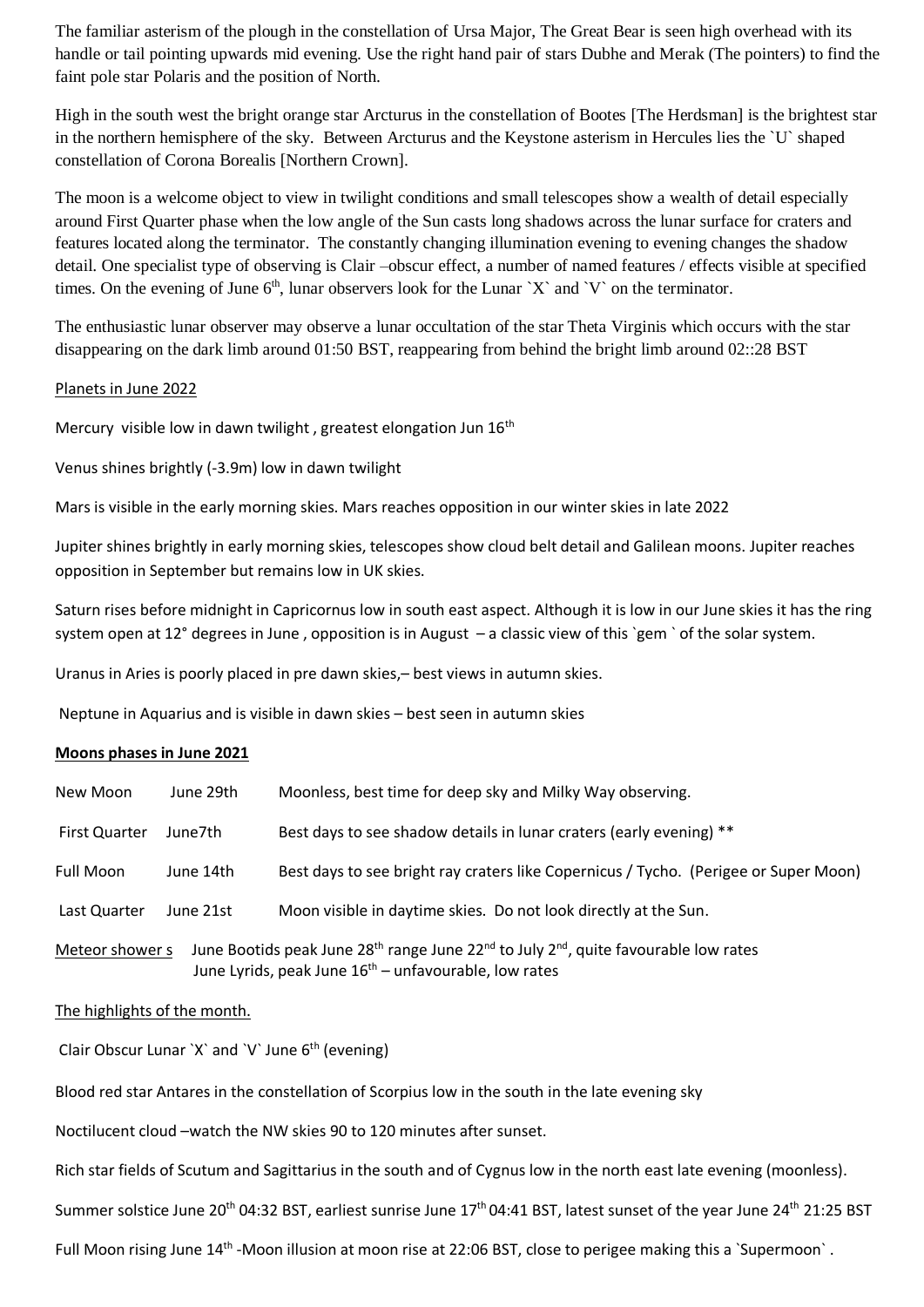Waxing crescent Moon a thin waxing 4.9% crescent Moon on June 1st, look low close to the NW horizon from 30 minutes after sunset from around 21:42 BST until moonset at 23:38 BST **Caution. Do NOT look at the Sun directly with or without optical aid. .**

Note the waxing crescent Moon has a dimly lit part made visible by Earthshine is readily seen with binoculars or small telescope. **Only look for the crescent Moon after the sun has completely set.**

More detailed sky notes and LAS Newsletters, Finder charts are available to LAS members via the Members` page on the LAS Website [www.lutonastrolink.org.uk.](http://www.lutonastrolink.org.uk/) Enquiries via the contact form on the website .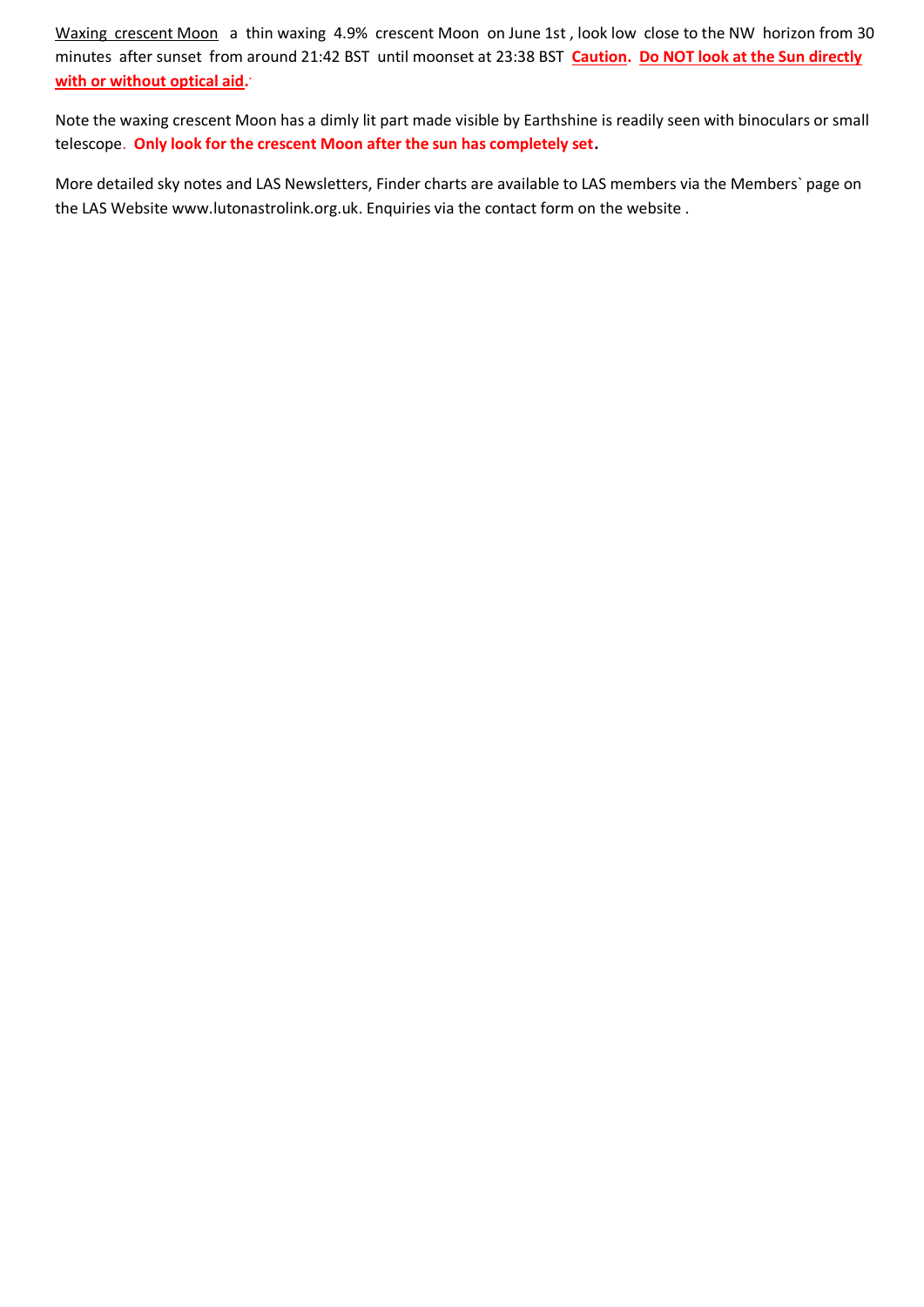Sky looking south at 23:30 British Summer Time (BST), early June



Scorpius located to the west of the `Teapot` asterism is recognised by the three stars forming the claws and the bright star Antares, the star known as `The rival to Mars ` due to its distinctive blood red colour.

The orange star Arcturus, the brightest star in the northern hemisphere, is found by following the curve of stars in the handle of the Plough down. The constellation of Bootes, resembles a `kite` or `Club ` in shape. The star Izar is a beautiful orange/ blue double star visible in small telescopes (60mm OG, x120). To the east of Bootes find the `horseshoe` shaped constellation of Corona Borealis (Northern Crown) and the `Keystone` Asterism in the constellation of Hercules. Hercules also has M13 the famous Globular Cluster, visible to the unaided eye as a misty patch; telescopes show the true wonder of this cluster with over 750,000 stars. Likewise another nice globular is M92 in Hercules.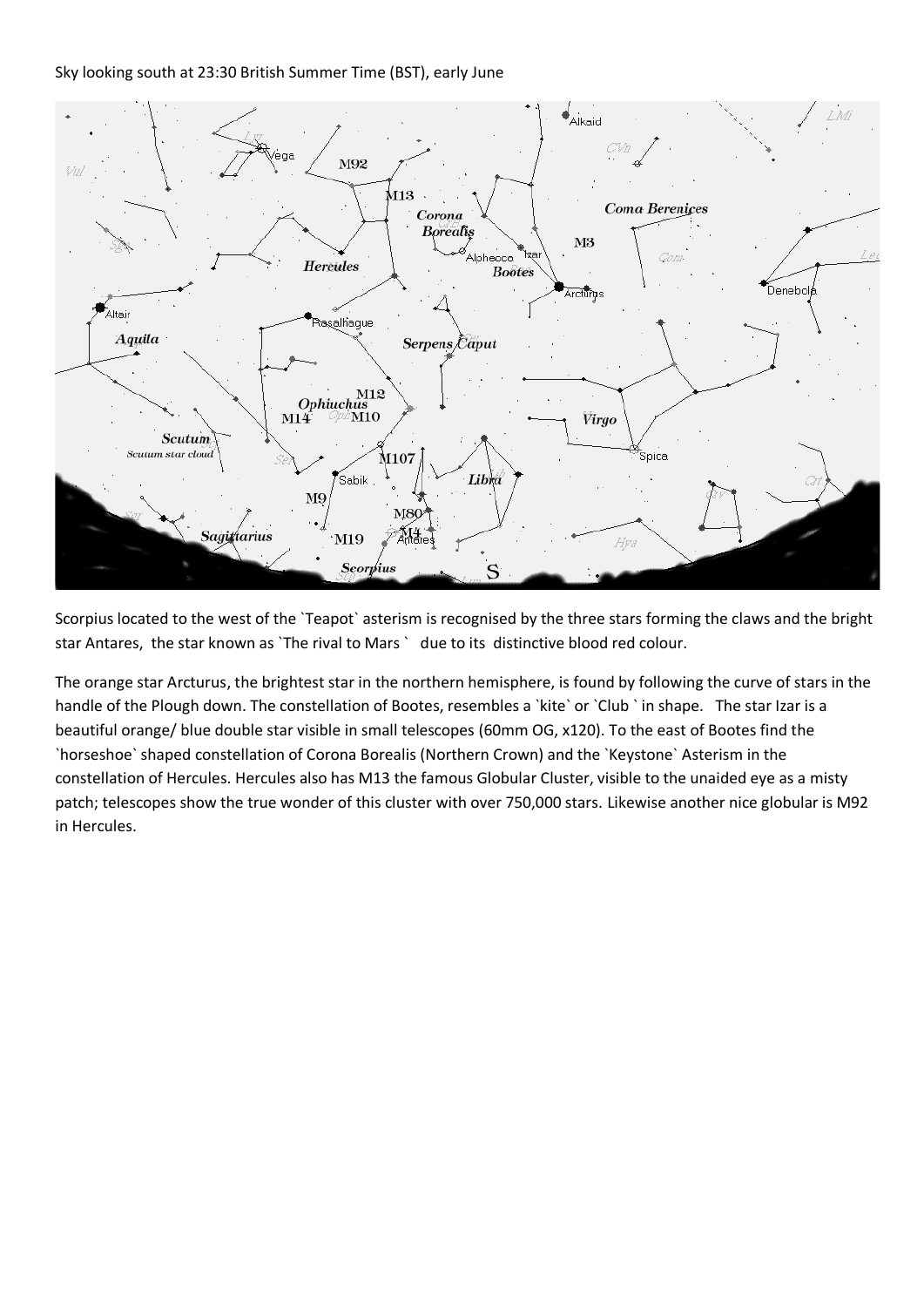## Sky looking east at 23:30 BST early June



In June the summer constellations of Lyra and Cygnus are rising by late evening, the Milky Way may be visible on moonless evenings from a dark site, subject to twilight. Binoculars show the rich star fields and dark lanes of the Milky Way. Also of note is the beautiful orange /blue double star Albireo (β Cygni) easily seen with small telescopes.

The Summer Triangle asterism formed by the three bright stars Vega, Altair and Deneb is a useful guide for finding your way around the summer night sky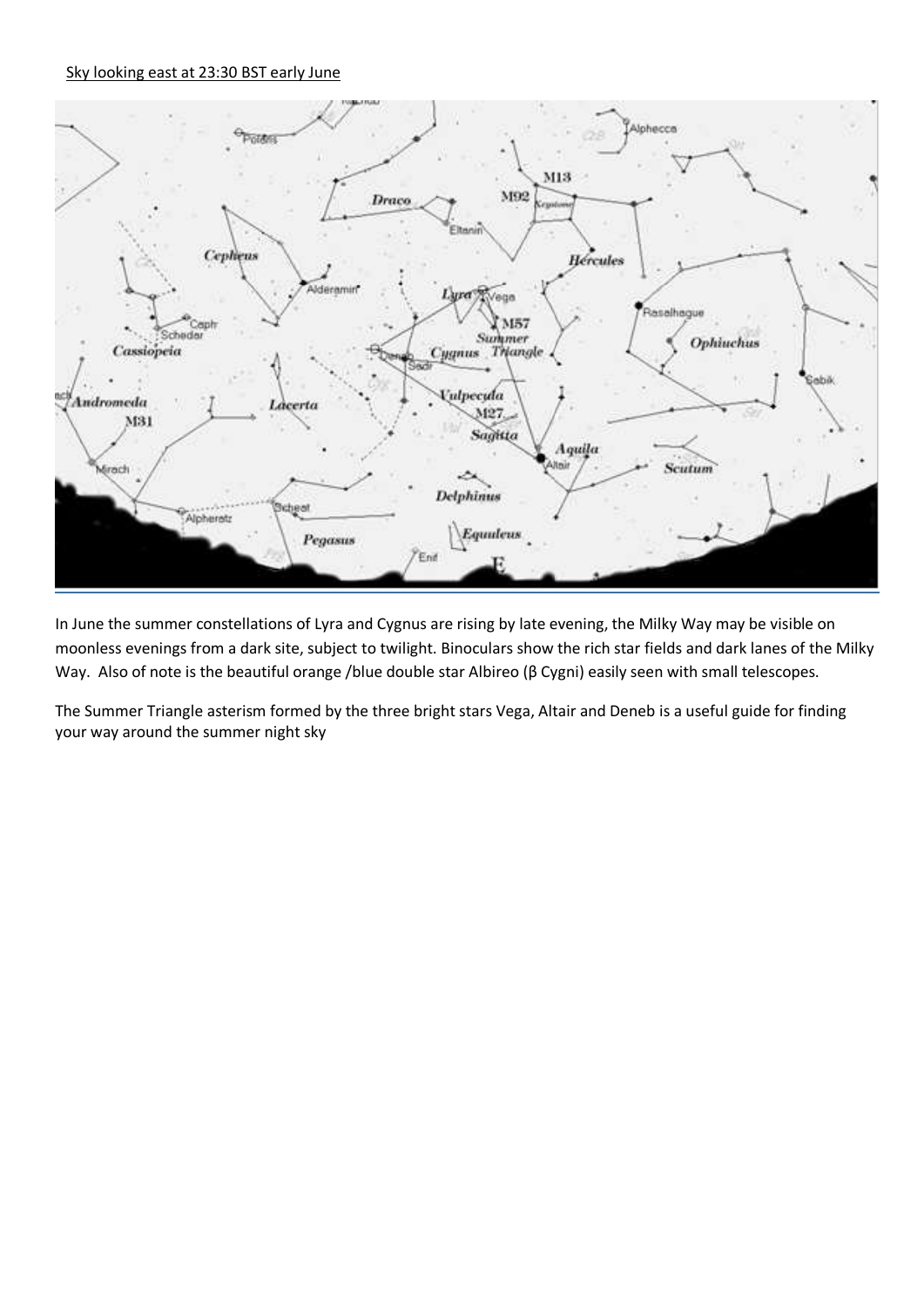Sky looking north at 23:30 BST in early June.



The Plough stands with its handle pointing upward follow the pointer's Dubhe and Merek to find the polestar Polaris. The `W` shaped constellation of Cassiopeia is at its lowest point in the north late evening. The Milky Way follows the galactic equator and stretches from east through the constellations of Cygnus, Cassiopeia, Perseus and down into the northern horizon. The bright star Capella is an easy spot low in the NE at midnight.